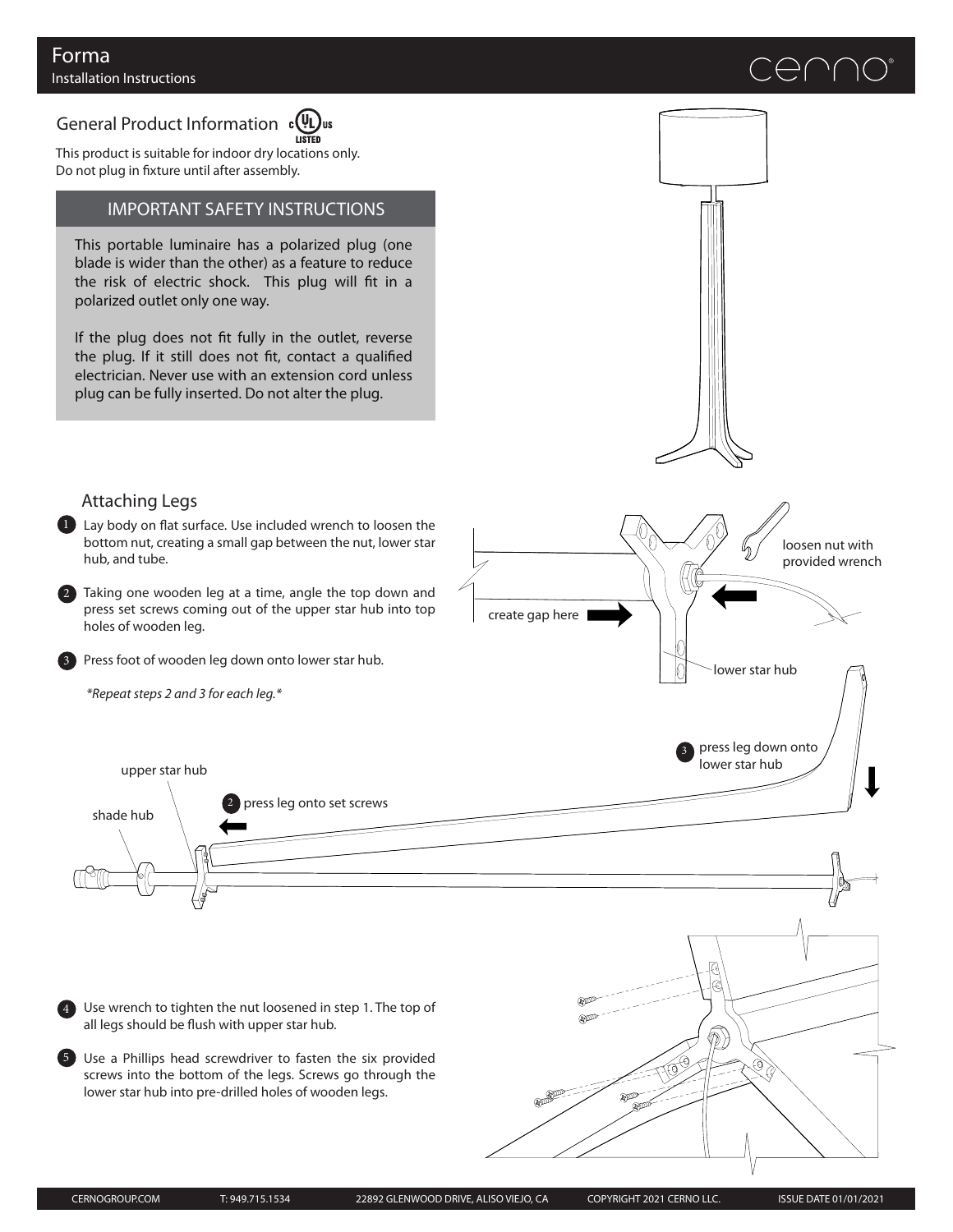

# Attaching Shade & Light Bulb

6 Now that all legs are securely fastened, you may stand floor lamp up properly on the ground and screw light bulb into socket.



Insert shade arms into circular hub. The groove in the arm should be facing up and outwards from shade hub.



There are three set screws fastened in the top of shade hub. Tighten these using provided hex key to hold shade support arms in place.

Attach shade by pressing into grooves of three shade support arms.

9

10 Plug in your new light, turn on and adjust using the dimmer switch on the socket, and enjoy!